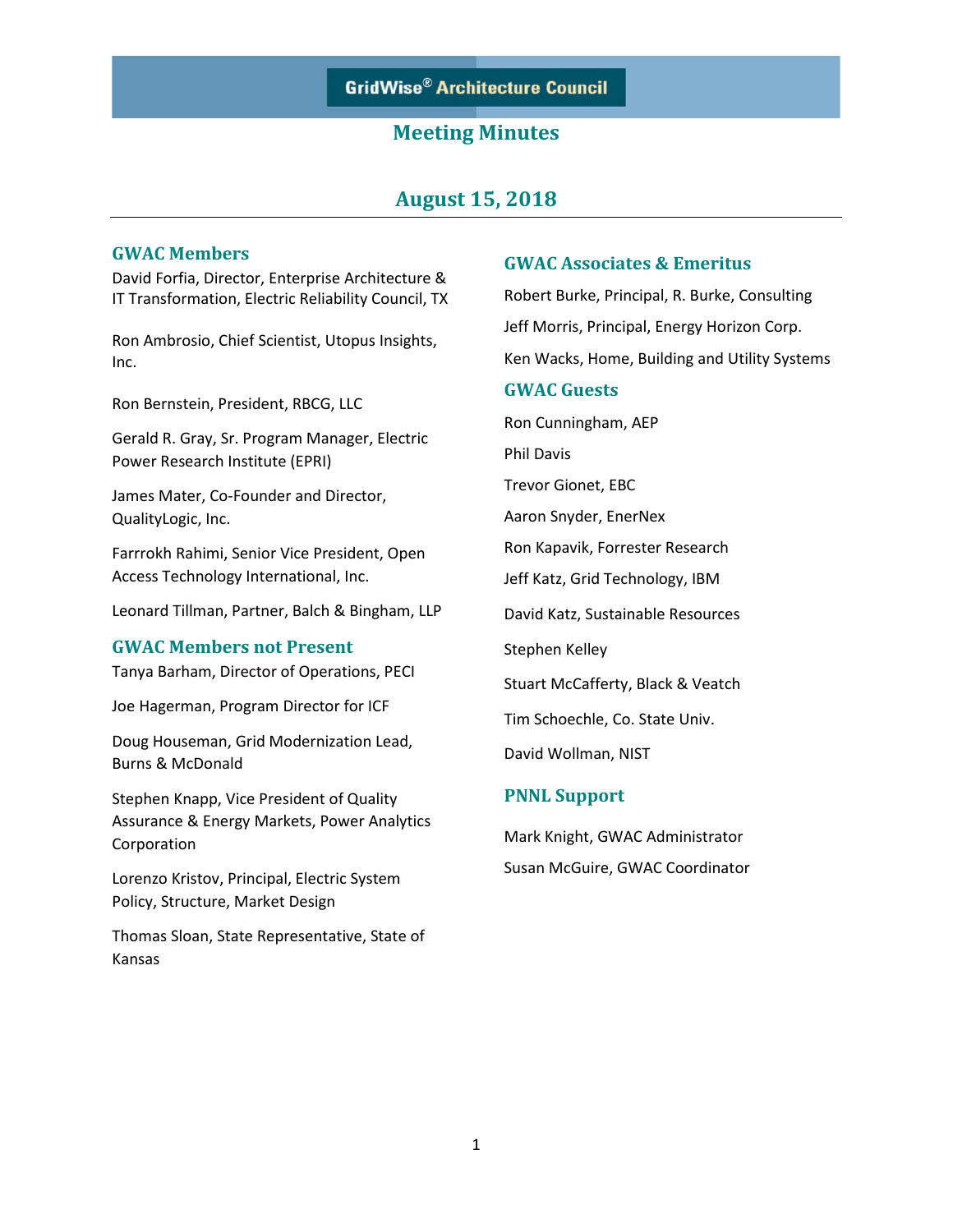# **August 15, 2018**

Mark Knight welcomed everyone and noted that there was no quorum at the start of the meeting. He read through the Action items from the previous GWAC meeting in May and noted if they were complete:

#### **Review Action Items**

- **All**: please let Mark know if you will be unable to attend a call ahead of time.
- **GWAC members** to contribute ideas and information for Grid 3.0
- **Aaron**: Add Mark Knight and Ron Ambrosio to the list for Grid 3.0 and talk more about it at the next GWAC meeting
- **Mark** to send the "Why TE" document to Tanya and Lorenzo and to schedule a call with them to discuss more in depth
- **Action:** Chris will send an email out to the GWAC list regarding (4) PUC meetings that NIST is organizing. (complete, David Wollman will provide the information)
- **Action:** James to send an email about the meetings he mentioned to Mark
- **GWAC** attendees please email ideas about the ASHRAE Winter GWAC panel to Mark. Ron Bernstein has submitted the abstract, more will be discussed today.
- **Mark** look into David's suggestions for ASHRAE NASPI, Linked In. Mark and David will discuss offline.
- **Mark** to route SEPA working group papers to GWAC for review, when ready
- Mark check out TESC18 files created by Ron Bernstein. Ask Rachel Henderson to send to everyone.
- Mark add the RCBG link to the August minutes regarding TESC18 materials (complete) <http://www.rb-cg.com/GWAC/>
- Mark look into the combination of University of Minnesota and IEEE
- Mark set up a TE Framework meeting with Ron Ambrosio, Gerald Gray and others from that team
- Mark get NEMA hotel rate information
- Mark create a list of GWAC Associate Nominations, and arrange for an online vote
- Mark make contacts regarding TESC19 and report back to GWAC
- Mark to add UCAlug, ANSI and NARUC and possibly EBC as Liaison groups

#### **GWAC Online Meeting**

David Forifa noted that 10:16 made quorum and he gave the call to order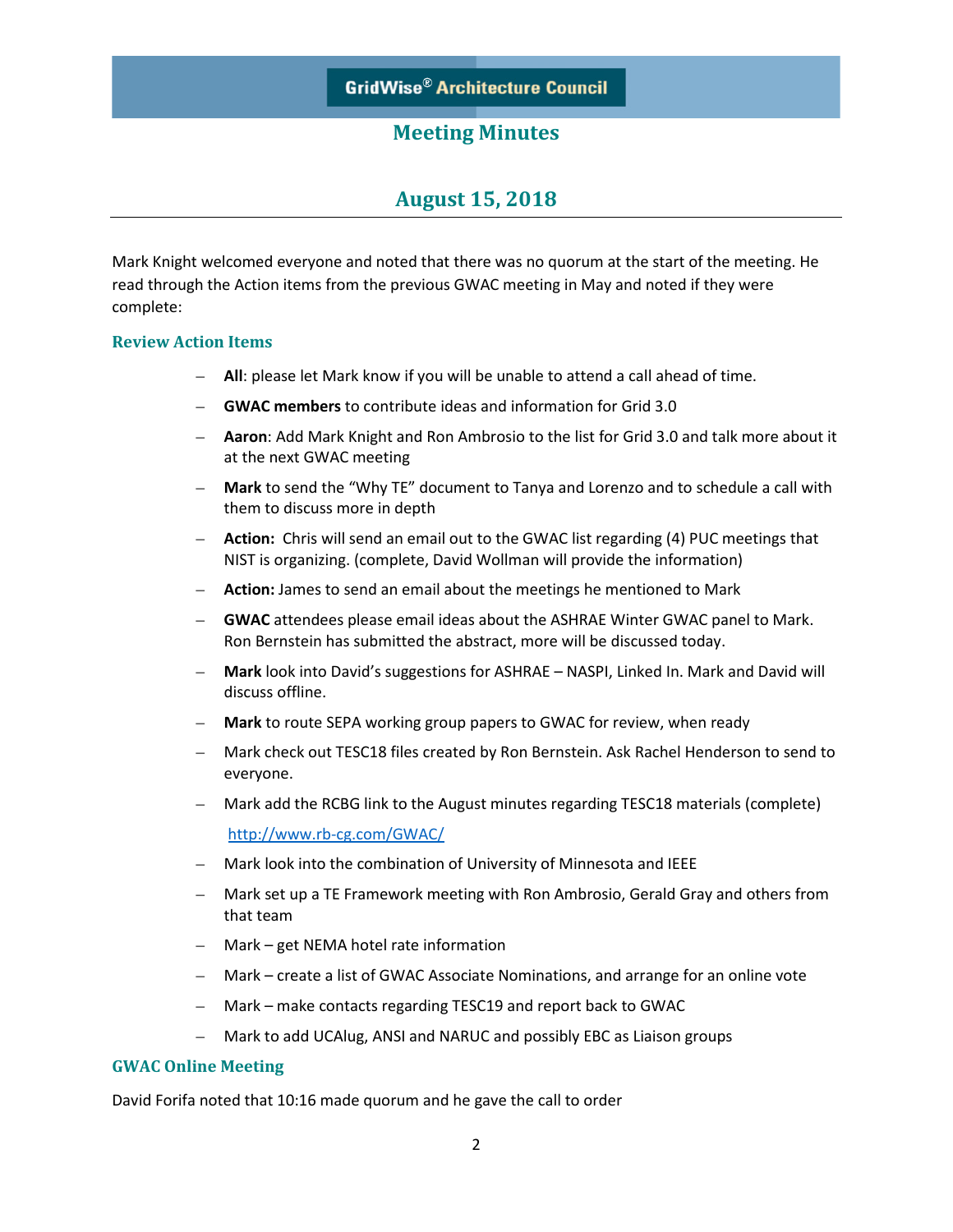# **August 15, 2018**

David asked for a motion to approve the July GWAC online meeting minutes with the action that they be amended to add a link to Ron Bernstein's TESC19 recordings and also to make the changes that Ken Wacks emailed today regarding upcoming ISO meeting details.

### **Action: Susie to edit the July GWAC meeting minutes with additions and post to the GWAC website.**

Gerald Gray gave the motion to approve the minutes with the changes noted.

A second motion was given from Ron Ambrosio.

No further discussion, the minutes were approved unanimously.

Mark reviewed the upcoming Conferences and events.

Regarding the upcoming NIST regional workshops that Chris Villarreal had mentioned on the last GWAC call, David Wollman of NIST noted that these are part of the NIST SmartGrid Interoperability Framework. The details went out in the NIST newsletter earlier this week. The dates are Sept. 12 Georgia for the PSC SE region, Sept. 27 Indiana Utility Regulatory Commission in Indianapolis for the Midwest region, Oct. 16 for the CA PUC for the West region, and Nov. 29 in Warwick Road Island for the NE region. And there are some follow up meetings after these regional meetings. If anyone would like to receive the newsletter please email David Wollman and he will get you on the NIST newsletter mailing list. All the regional meetings are open to the public.

### **Action Mark: Add the NIST Smart Grid Interoperability Framework meetings to the GWAC upcoming conference list (complete)**

James asked about the Interoperability challenge that SEPA announced earlier this week. Mark and Susie will see that the email announcement goes out to the GWAC list after this meeting.

## **Action: Susie to send out the GMLC Interoperability Challenge announcement to the GWAC list. (complete)**

ASHRAE ideas – at the last meeting it was suggested that the GWAC Smart Buildings as Transactive Hubs white paper be used as the basis for the ASHRAE panel that GWAC will host. Ron Bernstein followed up with ASHRAE and submitted the title for the panel based on the white paper. Mark still needs to set up a meeting with Ron Ambrosio, Gerald Gray and others on the white paper team. We will discuss this more later on today's call.

### **Action Mark: set up a meeting with Ron Ambrosio, Gerald Gray and others on the TEF 4.3 team.**

David and Mark are working on a location for TESC19.

Mark still needs to follow up with Doug Houseman regarding IEEE which would be a combination of the Univ. of Minnesota and IEEE.

Formalizing the liaisons – will be discussed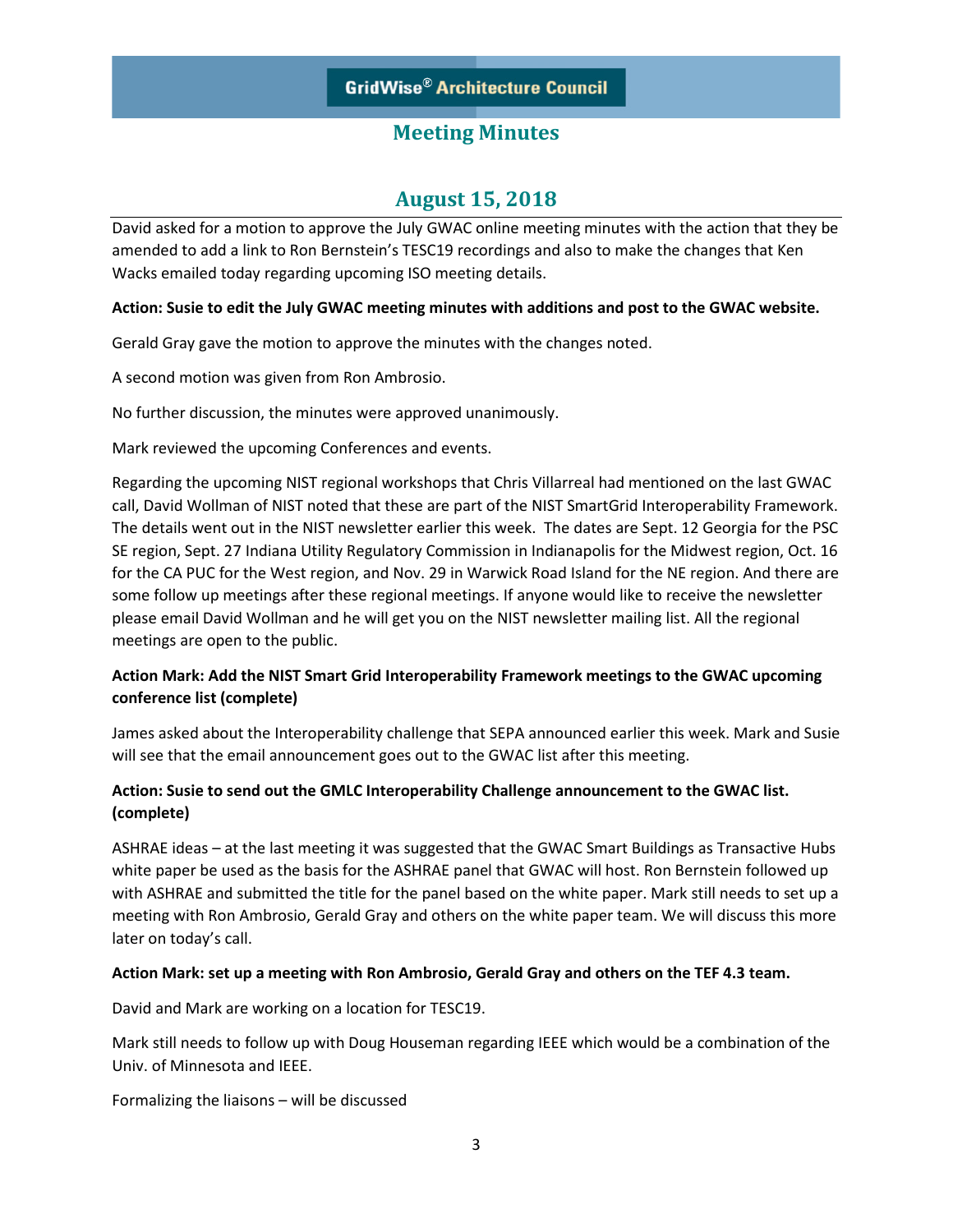# **August 15, 2018**

### **GWAC Related Conferences and Events**

- IEEE PES General Meeting, August 5-9, 2018 Portland, OR
- EPRI Electrification, Long Beach, CA Aug 20 -23
- ISO/IEC Tysons Corner, VA, Sep 24-28
- World Engineering Summit, Charlotte, October 17-19
- GWAC / Grid 3.0 Resilience Workshop, DC, Oct. 30 31, 2018
- POWER-GEN International, Orlando, FL, December 4 6, 2018
- ASHRAE Winter Conference, Atlanta, GA, Jan 12 16, 2019
- Smart Energy Summit, Austin, TX, Feb. 18 20, 2019
- DistribuTECH, New Orleans, Feb 5 7, 2019
- IEEE ISGT, Washington DC, Feb. 18 21, 2019
- 4 Regional NIST meetings
	- September 12 at the Georgia Public Service Commission in Atlanta, Georgia (Southeast)
	- September 27 at the Indiana Utility Regulatory Commission in Indianapolis, Indiana (Midwest)
	- October 16 at the California Public Utilities Commission in San Francisco, California (West)
	- November 29 at the Rhode Island Public Utilities Commission in Warwick, Rhode Island
- • Solar Power International (SEPA), Sept. 24 – 27, 2018
- Anaheim Smart Grid Conference hosted by CEATI on Oct 2, 3 2018
- $5<sup>th</sup>$  Annual Demand Response and Distributed Energy Resources Oct. 16 17, Costa Mesa, CA
- Smart Grid Northwest Conference, "Grid FWD," Oct. 10 11, 2018, Vancouver BC, Canada

During the meeting Jeff Morris sent in a new meeting link, sponsored by the Roosevelt Strategic Council, "Microgrid & DERS Summit" [https://rscouncil.org/microgrids/,](https://rscouncil.org/microgrids/) "Building a Resilient, Efficient and Sustainable Energy Future," Sept. 25 – 26, 2018 in Alexandria, VA. There is an impressive list of speakers that includes the GWAC's own Ron Ambrosio.

### **Action: Mark to add this meeting to the list of upcoming meetings**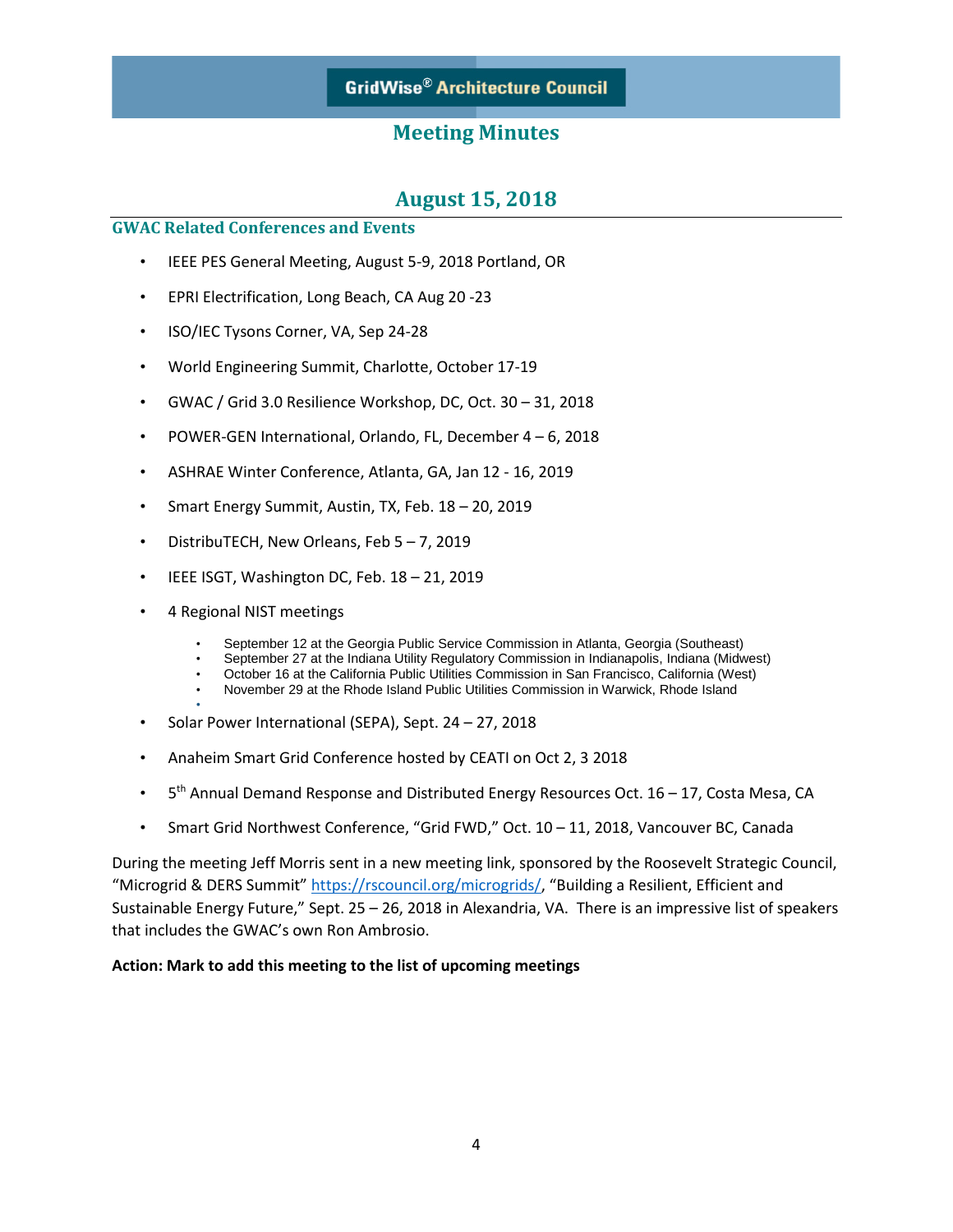## **August 15, 2018**

#### **GWAC Liaisons**

Liaison Voting Results

Mark Knight had sent out a poll to the GWAC members regarding the existing and newly nominated GWAC liaisons. Mark presented a slide to show the results of the vote for each organization showing the polling.

#### **NIST – should GWAC retain a liaison with NIST?**

90.9% yes 9.1% no

David Wollman is willing to continue on as the representative

Motion: Leonard Tillman, with a second from Ron Ambrosio.

No opposition.

#### **Should GWAC retain a liaison with ISO/IEC**

Ken Wacks noted JTC1 subcommittee SC subcommittee 25 for IT equipment

Votes came in as 100% yes

Ken Wacks was nominated and approved.

David asked if we can go with just asking if there are objections to accept the nomination of a person to act as the liaison. This was unanimously approved.

#### **Should GWAC retain a liaison with EPRI?**

The voting supported the EPRI nomination.

Gerald Gray was nominated and approved as the EPRI liaison.

#### **Should GWAC retain a liaison with ASHRAE**

The voting supported the ASHRAE nomination.

Ron Bernstein volunteered to be the liaison and was approved, there were no objections

#### **Should GWAC retain a liaison with IEEE PES**

The voting supported the IEEE PES nomination.

Farrokh Rahimi volunteered to be the liaison and was approved, but Farrokh noted that if Doug Houseman were to volunteer for the liaison position then Farrokh will withdraw.

### **Should GWAC retain a liaison with SEPA**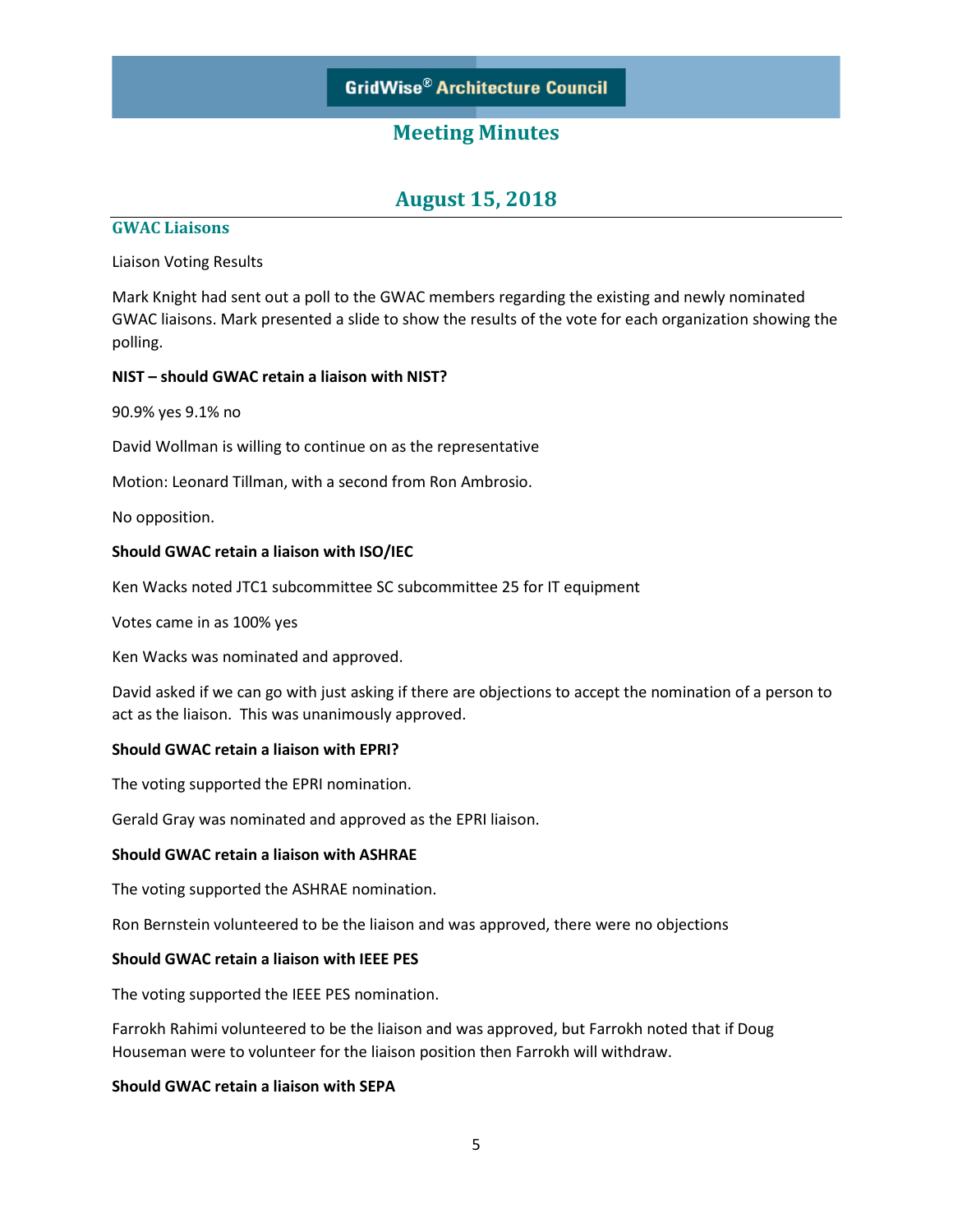# **August 15, 2018**

The voting supported the SEPA nomination.

David Forfia volunteered to act as the liaison and was approved, there were no objections.

#### **Should GWAC retain a liaison with Energy Blockchain Consortium (EBC)**

Mark noted that this organization received many votes – 54.5% yes. The EBC liaison was approved by the online vote.

The nominees Tony Giroti and Ward Camp, are both emeritus GWAC members.

They can suggest a nominee that could be voted on later.

Jeff Katz noted that he thought that EBC was more marketing and less technical oriented than the though was customary for GWAC.

Mark Knight said that was an interesting point. Many of EBC's suggestions for GWAC were outside of the GWAC mission which we discussed on the July online call, but there were some areas noted that were a fit and GWAC may be able to help.

Ken asked if we can clearly say that the EBC liaison is not an endorsement, just an agreement to exchange information. Mark thought so but he said that Gerald Gray will be talking with them and he asked Gerald to note to them that the GWAC liaison relationship does not constitute an endorsement.

David Forfia agreed to follow up with them and ask them to attend and provide more information at next month's GWAC meeting.

### **Should GWAC request a liaison with NARUC?**

Mark Knight noted that NARUC received 81.8% approval from the online voting.

Mark will reach out to Chris Villarreal to see if he wants to be the liaison since he is a member of that organization but was not on the call.

#### **Should GWAC retain a liaison with LonMark**

Mark Knight noted that LonMark received a 40% approval, there was a variety of responses. It was not approved

### **Should GWAC retain a liaison with UCAiug** (proposed by Aaron Snyder)

Mark Knight reported that UCAiug received a 36.4% approval in online voting. There were a variety of responses, but it was not approved

David Forfia clarified that for now individual voting is how we decide liaison relationships.

James Mater noted that he would like to see a clear criteria put forth on GWAC liaison relationships. He asked what criteria might allow EBC but not LonMark or UCAiug for example.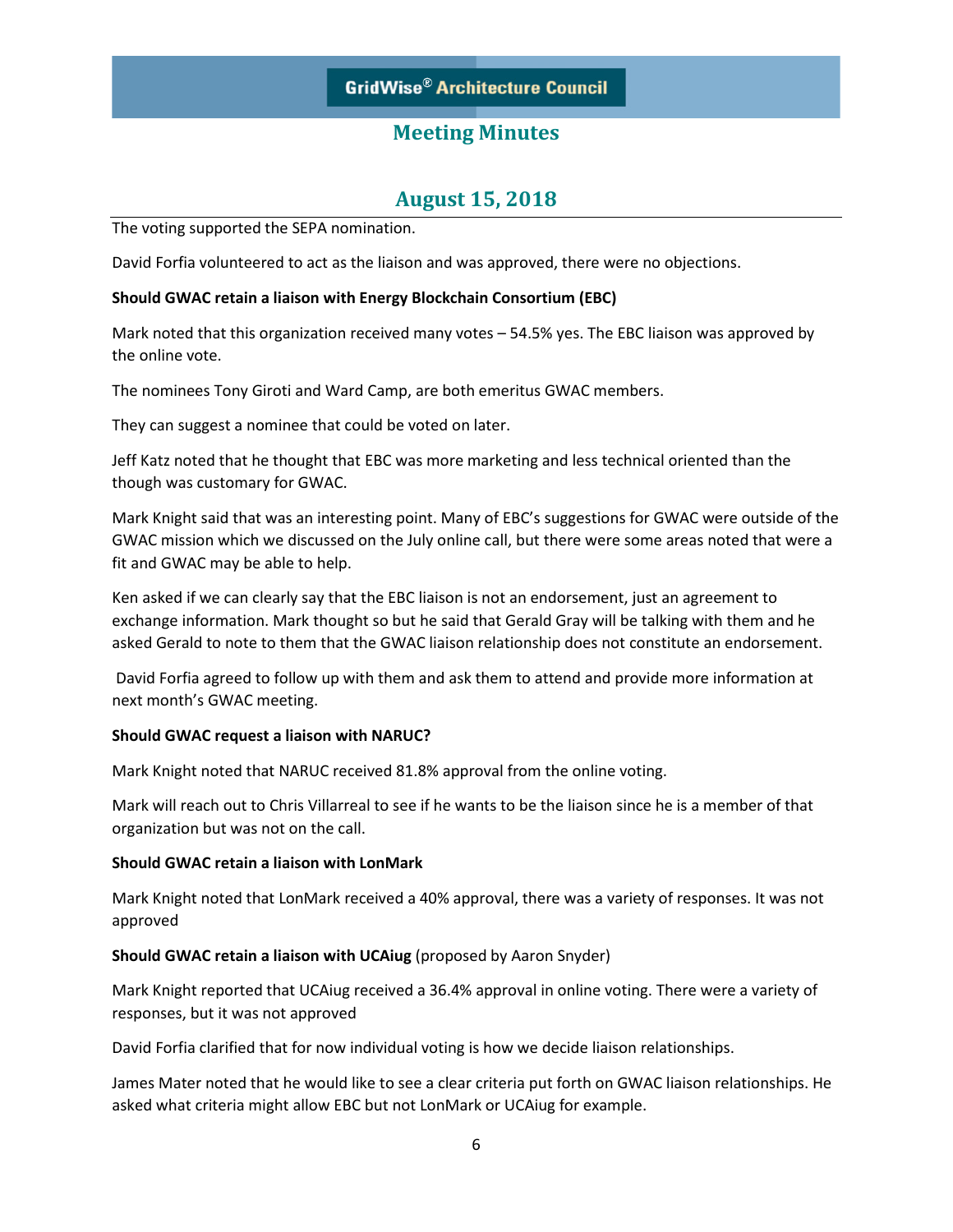# **August 15, 2018**

Chair David Forfia noted that the current GWAC bylaws request a vote by the council members but it does not specify how they should make the decision. David said that for the next round we can discuss what criteria should be used to nominate groups; this can be discussed beforehand.

Gerald Gray noted that UCAiug, a user group, seems to be an overlap with IEC.

James said he would like to see David's suggestion followed so that we will have clear criteria before new groups are voted on by the council.

Ken Wacks said in the past a liaison that is active in both organizations so as to be able to facilitate communications was the criteria.

Mark Knight referred to the bylaws and noted that they do not specify a criteria. If the GWAC feels we need more structure around this we could amend the bylaws to define a criteria.

David Forfia said we could discuss more by email and then bring that to the next meeting. David said this would be a parliamentarian approach and noted would move GWAC up the maturity scale.

### **GWAC Associate Nominations**

Mark discussed the email response to retaining the current GWAC Associates; Chris Villarreal, Ron Cunningham, Mark Paterson, Jeff Morris and Gordon Matthews. The voting was very vigorous, there were no objections to any associates continuing on. Mark Knight has reached out to everyone on the list by email to see if they are willing to continue and they are, although he has not yet been able to connect with Gordon Matthews.

### **Action Mark: follow up with Gordon Matthews to see if he wishes to continue**

Chair David Forfia asked for a motion on the slate of GWAC Associates who will continue on.

Ron Bernstein gave the motion.

Farrokh Rahimi gave the second.

David Forifa asked for the group to approve and there were no objections, unanimous approval. David then congratulated the new and renewed associates.

Mark Knight noted that Ron Cunningham is the newest member of the group and asked him if he would like to say anything.

Ron Cunningham said he looks forward to being a more active participant and said that he will contribute however he can. He said that he has seen a lot of great GWAC work in the past and wishes to be a part of it.

### **Action: Susie to contact Ron Cunningham with new member information (complete)**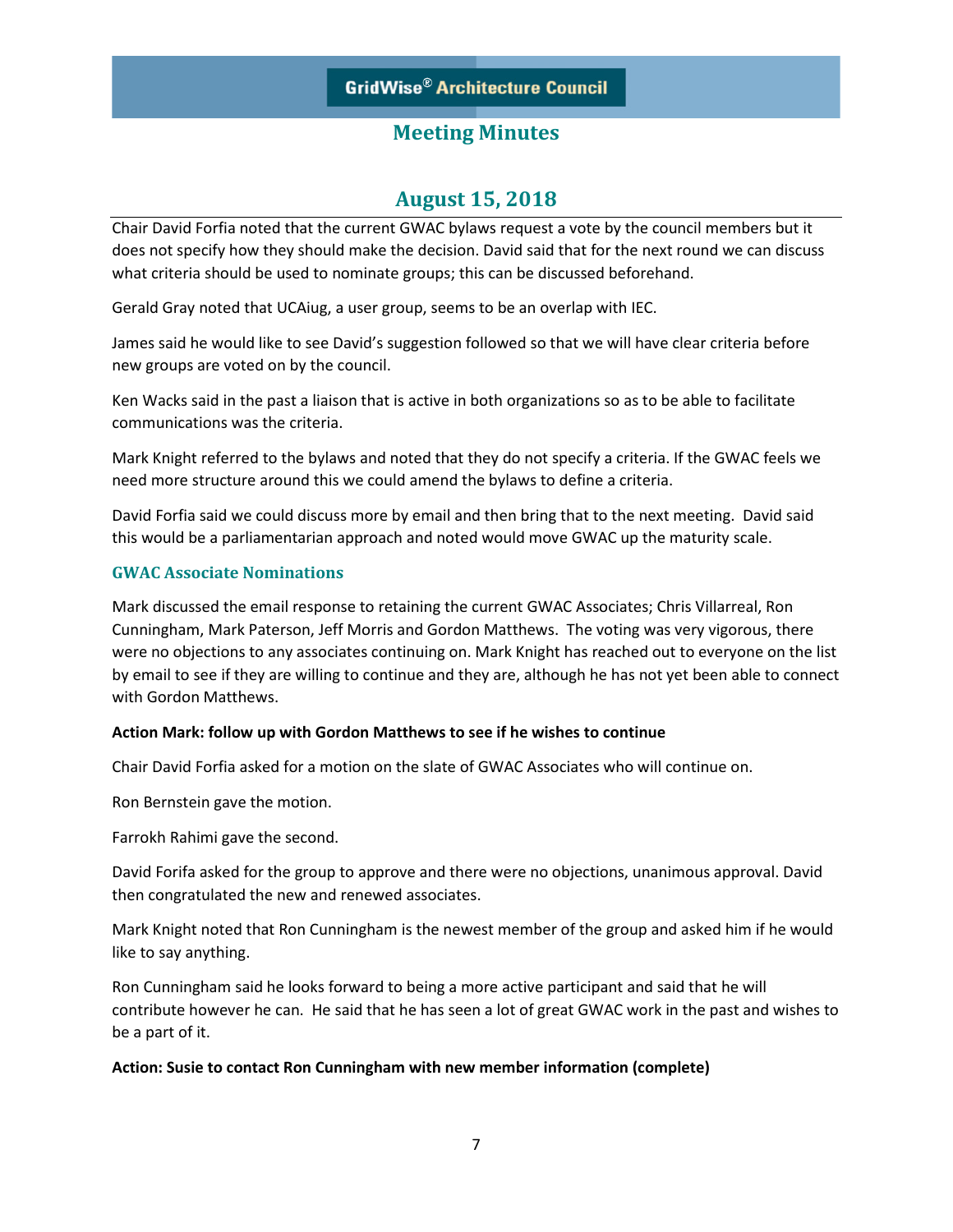# **August 15, 2018**

Mark Knight noted that he will be asking for funds from DOE for an update to the GWAC website site to make it more useable and up to date. He asked for ideas, comments, criticisms of the current site and suggestions on how to improve it. He will write up a plan for the DOE on how the plan to refresh the website for next year's budget proposal

### **Action GWAC participants: Please send your ideas to Mark and Susie and on how to refresh the GWAC website.**

### **2019 TESC Planning**

Mark Knight noted that because SEPA did not agree to keep the conference as a standalone event, GWAC would not be partnering with them next year.

GWAC members are favoring a partnership with IEEE and a Minnesota location if it can be worked out.

David Forfia and Mark Knight have both reached out to Doug Houseman and are awaiting a reply from him yet regarding ideas for IEEE hosting TESC19.

Smart Grid Northwest has hosted the conference for four years, and they have expressed a desire to continue on in a supporting role. Mark will follow up with them as well.

### **Action: Mark and David will try to contact SGNW next week to find out if they are interested in hosting TESC19.**

### **TE Framework Update**

There have been edits to early sections. Chris Villarreal and Leonard Tillman have updated text for section 4.1. Lorenzo Kristov and Chris Villarreal have updated text for section 4.2. Gerald Gray gave text to Ron for review of section 4.3. Doug Houseman has updated text for section 4.4. Mark will discuss the architecture diagram with Gerald Gray. This needs to be complete by the end of September.

### **Action: Mark to follow up with Gerald Gray on the Architecture diagram discussion**

### **Action: Leonard Tillman and Mark Knight to discuss TE Framework by email.**

Mark attended a transmission conference at the invite of Tom Sloan yesterday. Mark was the advocate there for TE. Tom was supportive of TE. An updated Framework might be helpful for this group going forward.

### **TE Roadmap Update**

This document is posted on the GWAC website as a draft with an invitation for public comment.

Comments were received this month from Stuart McCafferty. Mark will be working with Stuart regarding his feedback comments and he hopes to get more comments back soon and incorporate them into the TE Roadmap so that it can soon be moved from Draft status to Final.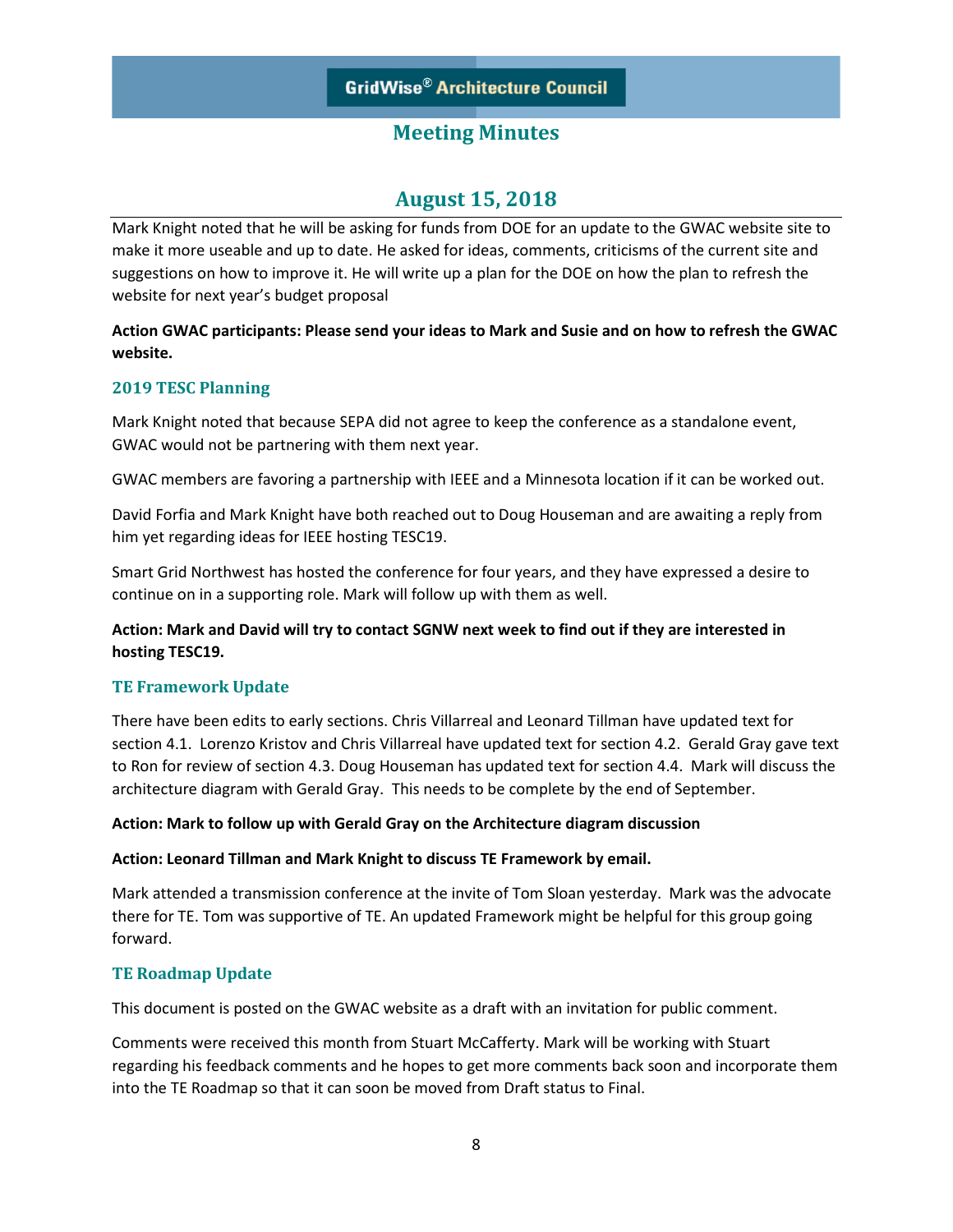# **August 15, 2018**

### **Action: GWAC participants are asked to provide TE Roadmap feedback and comments. These can be sent to Susie McGuire, Mark Knight, and/or David Forfia.**

Stuart McCafferty said he didn't think the Roadmap looked like a roadmap. He was hoping to see dates and milestones, and maybe a couple roadmaps for various aspects. There was a lot of tables and information, more than he expected.

Mark reflected that perhaps it is more of a trend than a roadmap showing how markets develop. There are some targets and he noted that there are three phases. Mark commented that where you are in the phases will vary from state to state so this is why we didn't list specific dates. Stuart said he understood this. He also appreciated all the information about technology and other drivers.

#### **Action: Mark will keep Stuart updated on changes to the Roadmap.**

### **Grid 3.0 Workshop/GWAC Face to Face**

Mark Knight reminded the group of the Grid 3.0 / GWAC F2F meeting, it is scheduled for Oct. 30 -31 at the NEMA Offices, 1300 17<sup>th</sup> ST N, #900, Arlington, VA 22209. Hotel Rates for NEMA can be found on their website under the about us - Hotels.<https://www.nema.org/About/Visit/Pages/Hotels.aspx>

#### **Action Mark: Check NEMA rates for use by GWAC**

Leonard Tillman asked if the NEMA invite has gone out, he has a couple of utility associates that he would like to invite to participate.

Mark will follow up with Aaron Snyder on this. The invite will include the overview and an agenda which has taken Ron Melton and Mark Knight some time to work out the details, but it will be coming out soon.

#### **Action: Mark to follow up with Aaron Snyder on the Grid 3.0 invitation**

Mark noted that the GWAC F2F will take place on the morning of Oct. 30<sup>th</sup>. GWAC Council members can attend the Resilience workshop which will follow the GWAC meeting on the afternoon of the 30<sup>th</sup> and all day on the 31st.

### **GWAC White Paper Update**

Smart Buildings as Transactive Hubs

Team: Mark Knight, Ron Bernstein, Gerald Gray, Joe Hagerman, Phil Davis, Ken Wacks, Robert Burke

The plans for this paper are taking shape. Ron Bernstein submitted an abstract based on this paper as the basis for a two hour panel session at the ASHRAE winter meeting (Jan. 2019). Based on experience this panel is expected to be very well attended.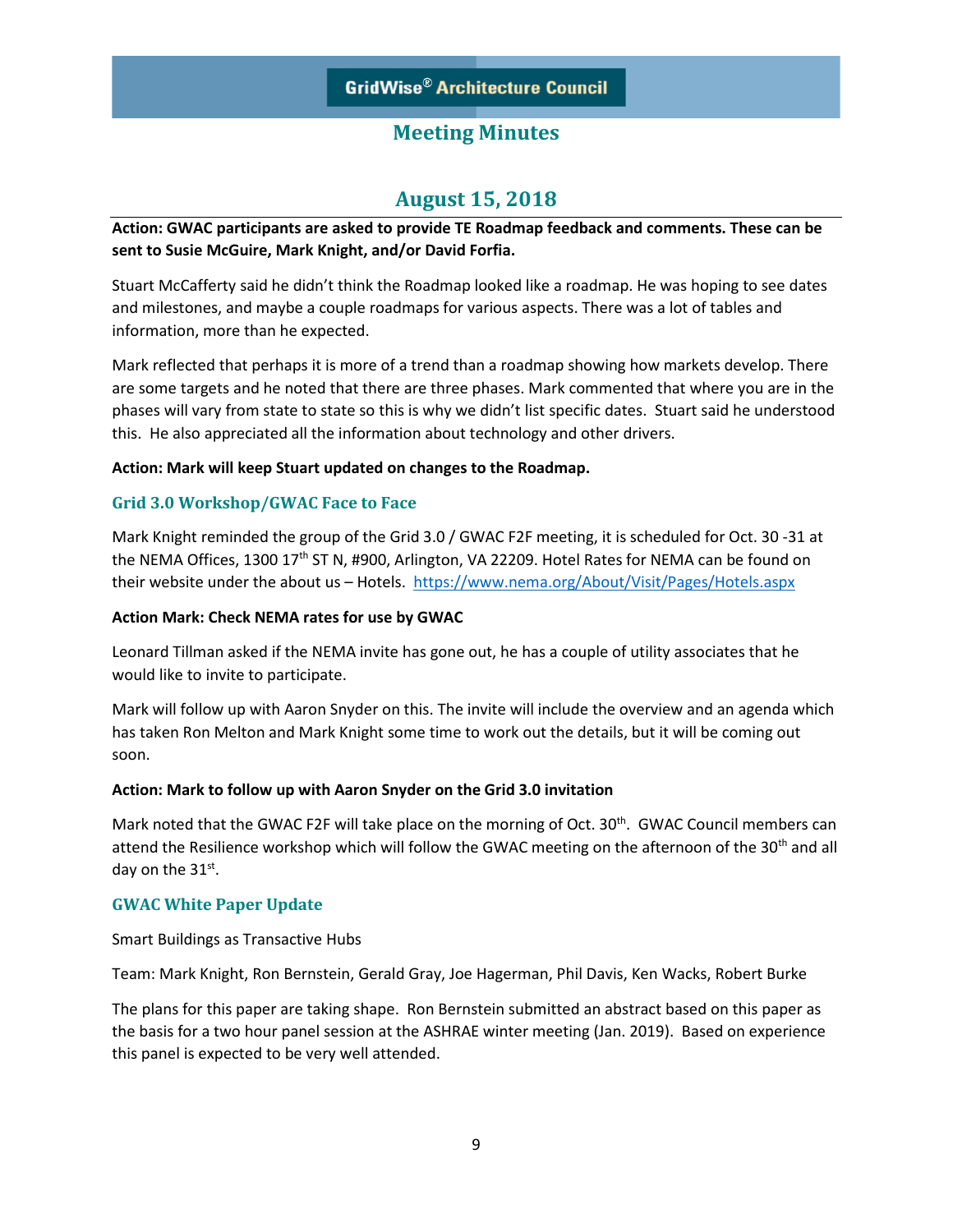# **August 15, 2018**

Ron Bernstein noted that the abstract has been accepted although it is not yet showing on the website. The timeslot is expected to be Monday, January 14, from 3:00pm to 5:00pm.

GWAC Educational Session at AHR Expo: "Grid Connected Buildings as a Transactive Hub"

Abstract: Integrating smart buildings and the smart grid using transactive energy as a core component provides building owners, system integrators, and suppliers with a great opportunity to provide enhanced services. As more building products become "grid aware" and "IoT aware" the opportunity to leverage their intelligence and capabilities is growing. More end devices can provide direct impact into the usage and coordination of distributed energy resources. Connecting these typically disparate systems into a common infrastructure using open interoperable concepts will provide greater costs savings, energy reliability and resilience, and easier management. Learn about these core concepts from subject matter experts bridging the grid/built environment. Potential speakers identified are: Ron Ambrosio, Mark Knight, Ron Bernstein, Gerald Gray

Valuing Control in a TES/Economic Evaluation metric for TES

Team: Stephen Knapp, Farrokh Rahimi, Dave LeVee, Rahul Bahadur

Plan needed for scope and title. Stephen and Mark have exchanged an initial email.

### **Liaison Reports**

NIST - David Wollman – he sent the regional workshop information to Susie

#### **Action: Susie to attach NIST Newsletter as a separate attachment with the meeting minutes**

September 12 at the Georgia Public Service Commission in Atlanta, Georgia (Southeast) September 27 at the Indiana Utility Regulatory Commission in Indianapolis, Indiana (Midwest) October 16 at the California Public Utilities Commission in San Francisco, California (West) November 29 at the Rhode Island Public Utilities Commission in Warwick, Rhode Island

ISO/IEC - Ken Wacks noted that the next semi-annual meeting of ISO/IEC JTC 1/SC 25, on developing international standards for home and building automation (including energy management), will be held September 24-28 in Falls Church, Virginia (near Washington, DC). The meeting agenda is based on extending energy management to apartment buildings and providing cybersecurity and privacy to protect occupant safety and privacy. They will be joined by international experts from Canada, Europe, Asia, and probably Australia.

Anyone interested in attending this meeting should contact Ke[n www.kenwacks.com](http://www.kenwacks.com/)

ASHRAE Ron Bernstein had no updates.